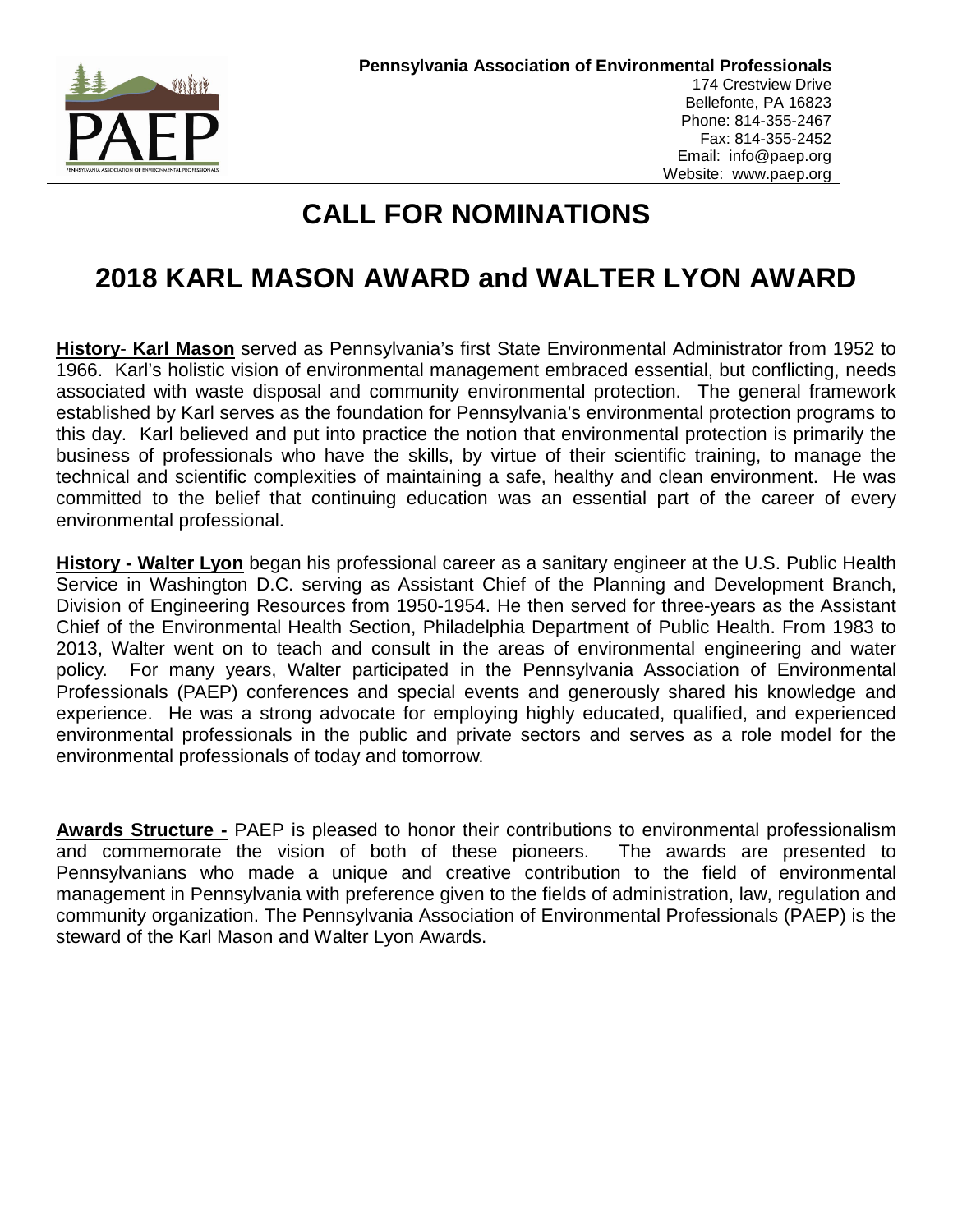

Each year, the Karl Mason Award is presented to meritorious nominees selected by the PAEP Board of Directors The Walter Lyon Award will be selected in the same manner and has been an annual addition that started in 2014. One nominee will be chosen for the two categories as follows:

- An individual who demonstrated exemplary leadership in the field of environmental management. (the Karl Mason Award)
- An organization, project or program that made a unique, creative, or significant contribution toward maintenance or restoration of Pennsylvania's environmental quality or to the field of environmental management. (the Walter Lyon Award)

### **Nominations will be accepted until March 30th, 2018. You may nominate as many individuals and organizations as you see deserving.**

Please submit the following form with detailed, concise nominations via mail or email to:

Pennsylvania Association of Environmental Professionals 174 Crestview Drive Bellefonte, PA 16823 [info@paep.org](mailto:info@paep.org)

To learn more about the legacy of Karl Mason and Walter Lyon, visit the PAEP website: [http://www.paep.org/mason\\_award.htm](http://www.paep.org/mason_award.htm)

The Karl Mason and Walter Lyon Award presentations will take place at the PAEP Annual State-Wide Conference, May 2-4, 2018, at the Toftrees Resort, State College, PA. PAEP is now celebrating 33 Years of Advancing Pennsylvania's Environmental Professionals.